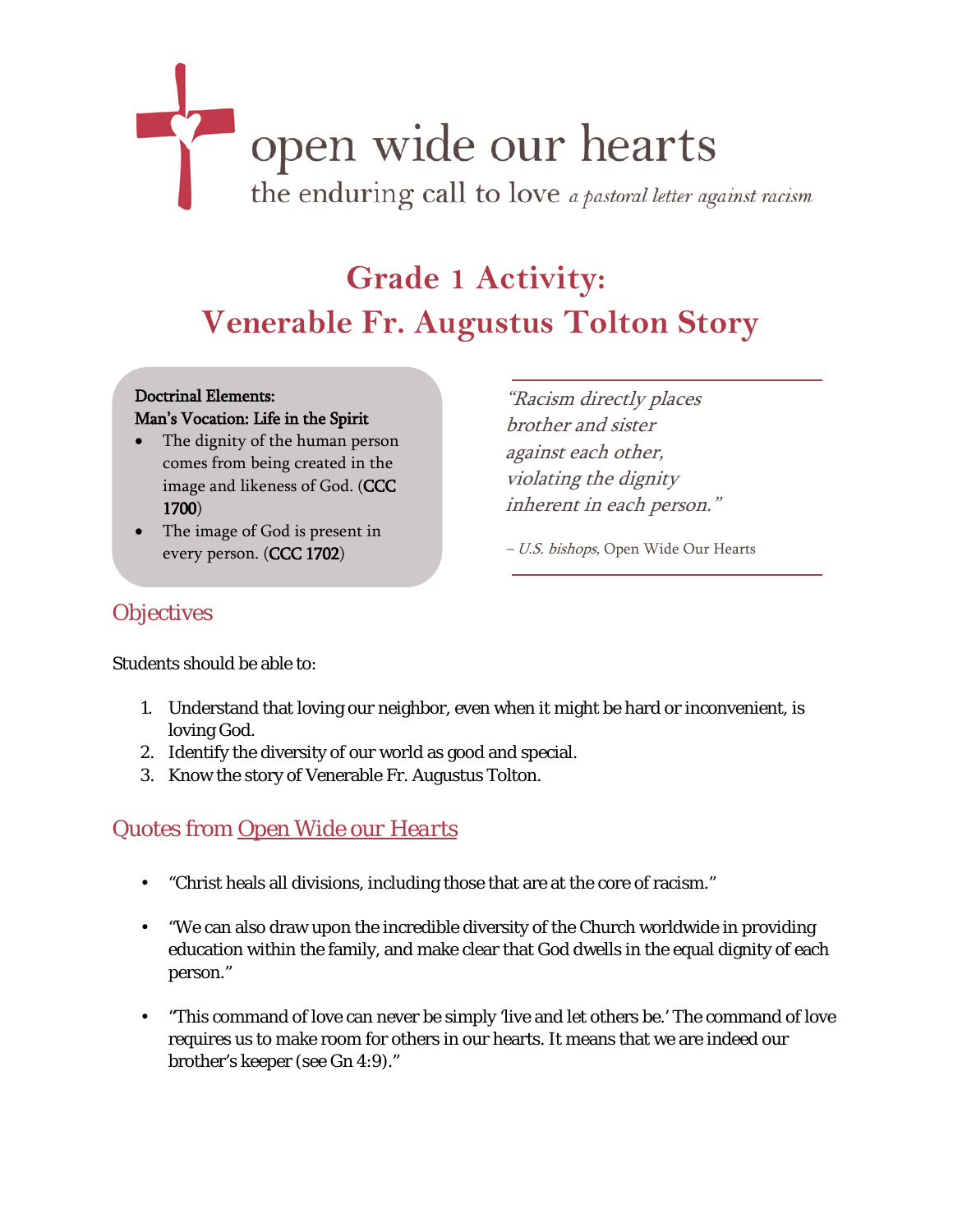- "It is the love of Christ that binds together the Church, and this love reaches out beyond the Church to all peoples."
- "Racism occurs because a person ignores the fundamental truth that, because all humans share a common origin, they are all brothers and sisters, all equally made in the image of God."

#### Instructions for the Lesson

Start with the following prayer:

#### **Children's Prayer: [We Are All in God's Image](http://www.usccb.org/issues-and-action/human-life-and-dignity/racism/upload/childrens-prayer-image.pdf)**

Loving Father,

Thank you for the many beautiful colors and languages of the world and for making all your children unique.

Thank you for creating me in your image. Thank you for loving me and making me wonderful. Help me to love like you.

Help me to share your love with all the children you have made, for they are unique and wonderful.

Amen.

Next, talk with the students about their families:

- God gave us families and communities to show how much he loves us and for us to show how much we love God. We believe that God is present in our families and our communities. Tell me one special thing about your family or neighborhood.
- All families are part of God's family. We come from different places, we have different ways of celebrating, and we have different abilities and gifts. God loves the unique things that make our families different. But sometimes, those differences have been used to treat others differently or unfairly.

Then, read the story of Venerable Fr. Augustus Tolton, who is on the path to sainthood.

• Today we are going to read the story of one very holy man who was treated differently because of his skin color. But he knew he was loved by God and continued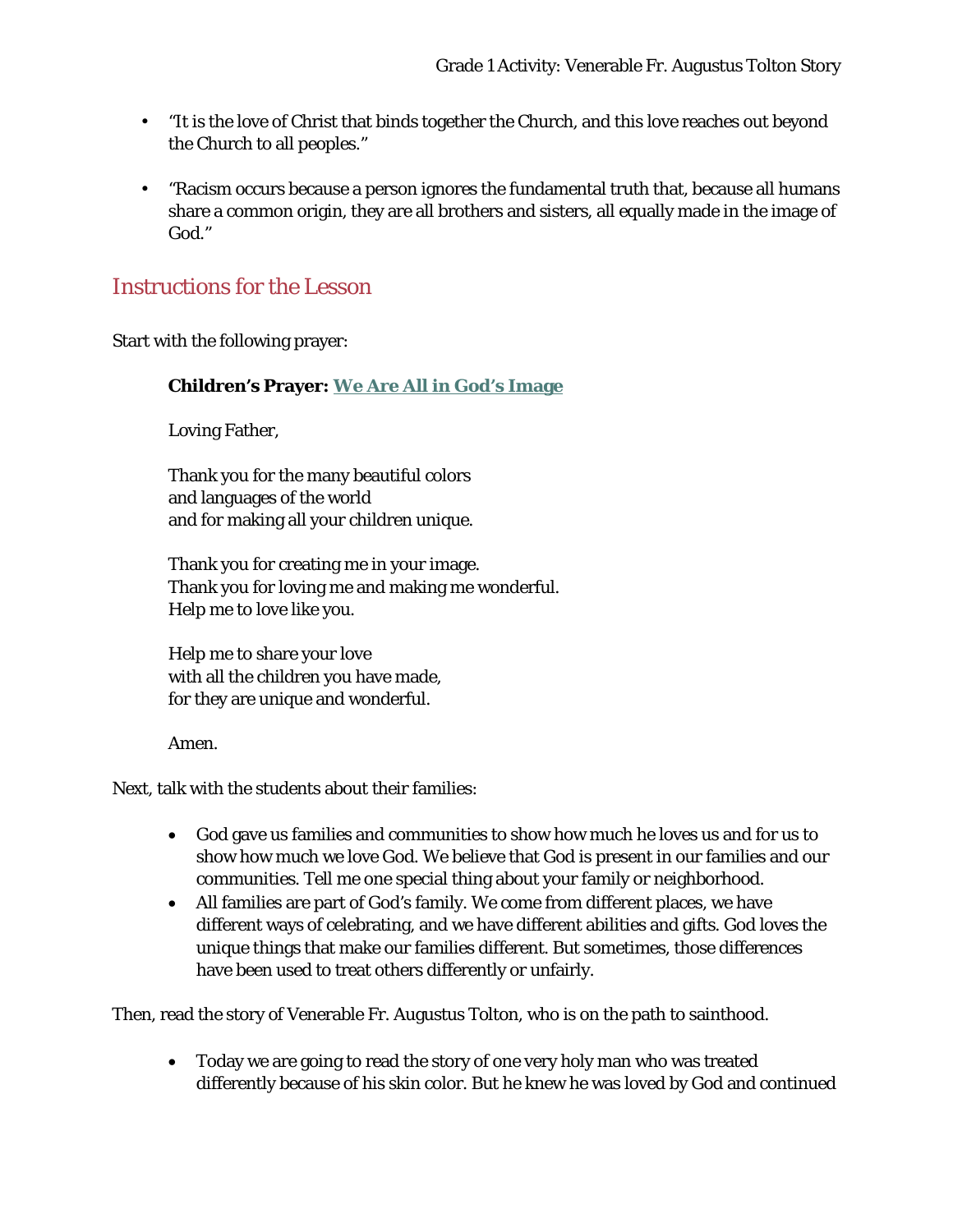to listen to God's call in his life, even when others didn't listen to him and did not want to be near him.

Read the story below of Venerable Fr. Augustus Tolton or a book with a similar story about a person who was treated poorly because of the color of his or her skin.

• To help the students stay engaged, bring pictures of Venerable Fr. Tolton and a map that shows how far apart Illinois and Italy are. Ask the students to move the picture of Venerable Fr. Tolton from Illinois to Italy and back at the appropriate time in the story.

Here's the story of Venerable Fr. Augustus Tolton:

*Many people believe that Fr. Augustus Tolton was the first black Catholic priest in the U.S. Augustus was born into slavery. His mom and dad were Catholic. Augustus, his mother, and three brothers and sisters escaped to the North where they could live as free people. This is how Augustus became free.* 

*When he was a still a young boy, Augustus felt called to serve the Church and others. A priest at his church saw that Augustus might make a good priest. But none of the schools for priests, called seminaries, would let him study there because he was Black. He had to go all the way to Italy so he could become a priest. Even though he was a good priest, some people did not like him just because of his skin color.*

[Pause here and ask: When he had to go to Italy, how do you think he got there? You may wish to use a printed map and a boat and ask a child to move the boat from Illinois to Italy.]

*After he finished going to school, Augustus was ordained and became Fr. Augustus. It was a great day for the Church!*

*Fr. Augustus knew that God wanted him to be a priest. So, even though many tried to stop him, he kept trying. He showed people he loved God every day. He was a great speaker and was very generous.* 

*Fr. Augustus wanted to make sure all children had the ability to go to school. He helped raise money for the parish school. Some people would not let Fr. Augustus stay and made him leave that town because they did not like that he was Black.* 

*Many people would have given up, but not Fr. Augustus. He felt God calling him to be a priest and he found a new home in Chicago, where he dedicated his ministry to serving the poor. He is a great example of serving God every day by helping others, even when it seems difficult. Fr. Augustus trusted in God and served the Church wherever he could.*

Now discuss the story with the students using these or similar questions: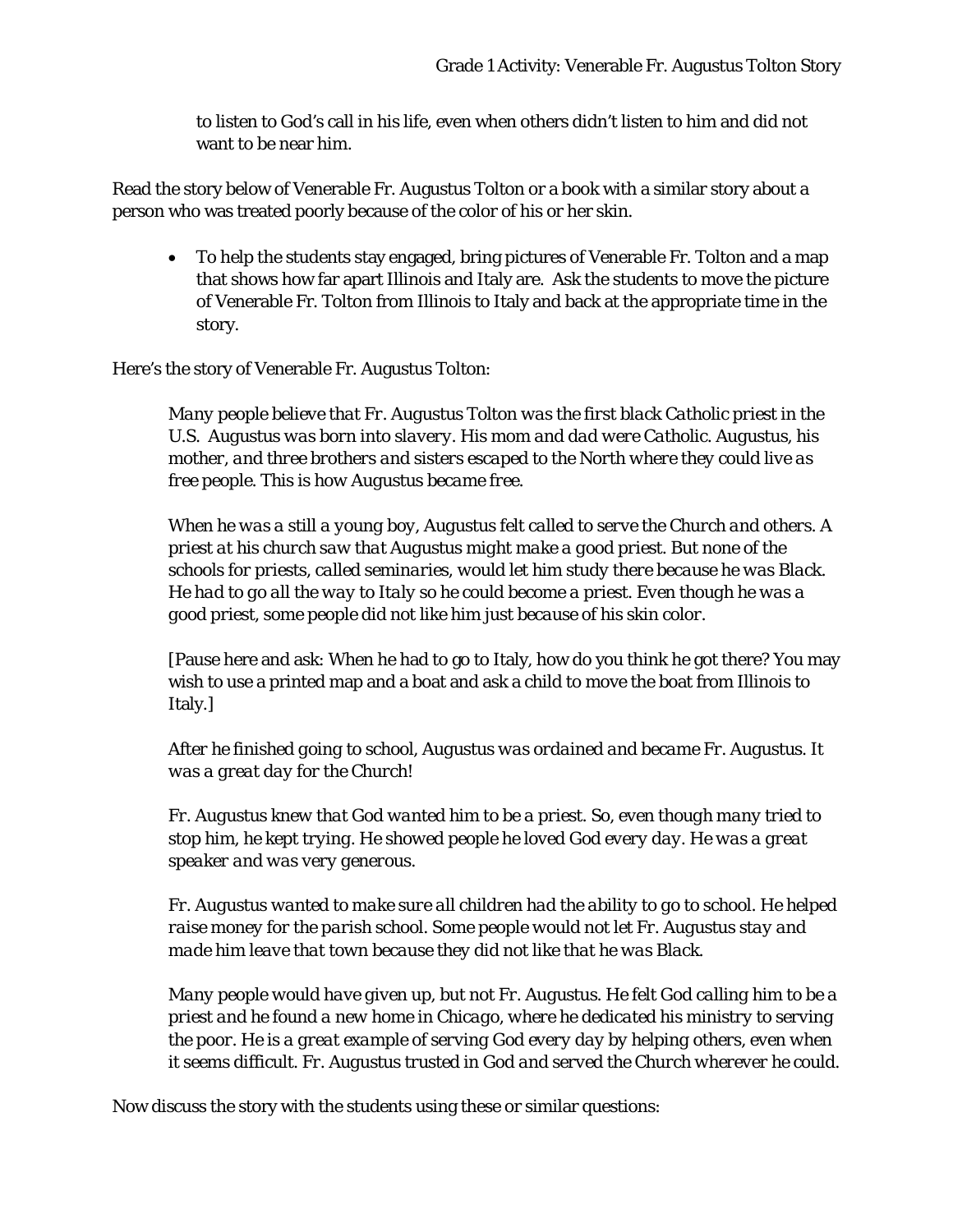- How was Fr. Augustus treated by the people around him and the Church?
- Why did people treat Fr. Augustus differently?
- Did you know that sometimes people still treat others differently based on their skin color? Have you ever had that experience?
- What would you say to someone who was treating someone else poorly because of their skin color?

#### Summary and Final Activity:

We need to celebrate the things that make us all different. God makes each of us different and special. Those differences are meant to show us and the world how much God loves us.

- Ask the students to draw a picture of Fr. Augustus and write down one thing he did for the Church, even though many people treated him poorly because of his skin color.
- Ask the students to draw a picture of something that makes each student special that he or she want to share with the class.